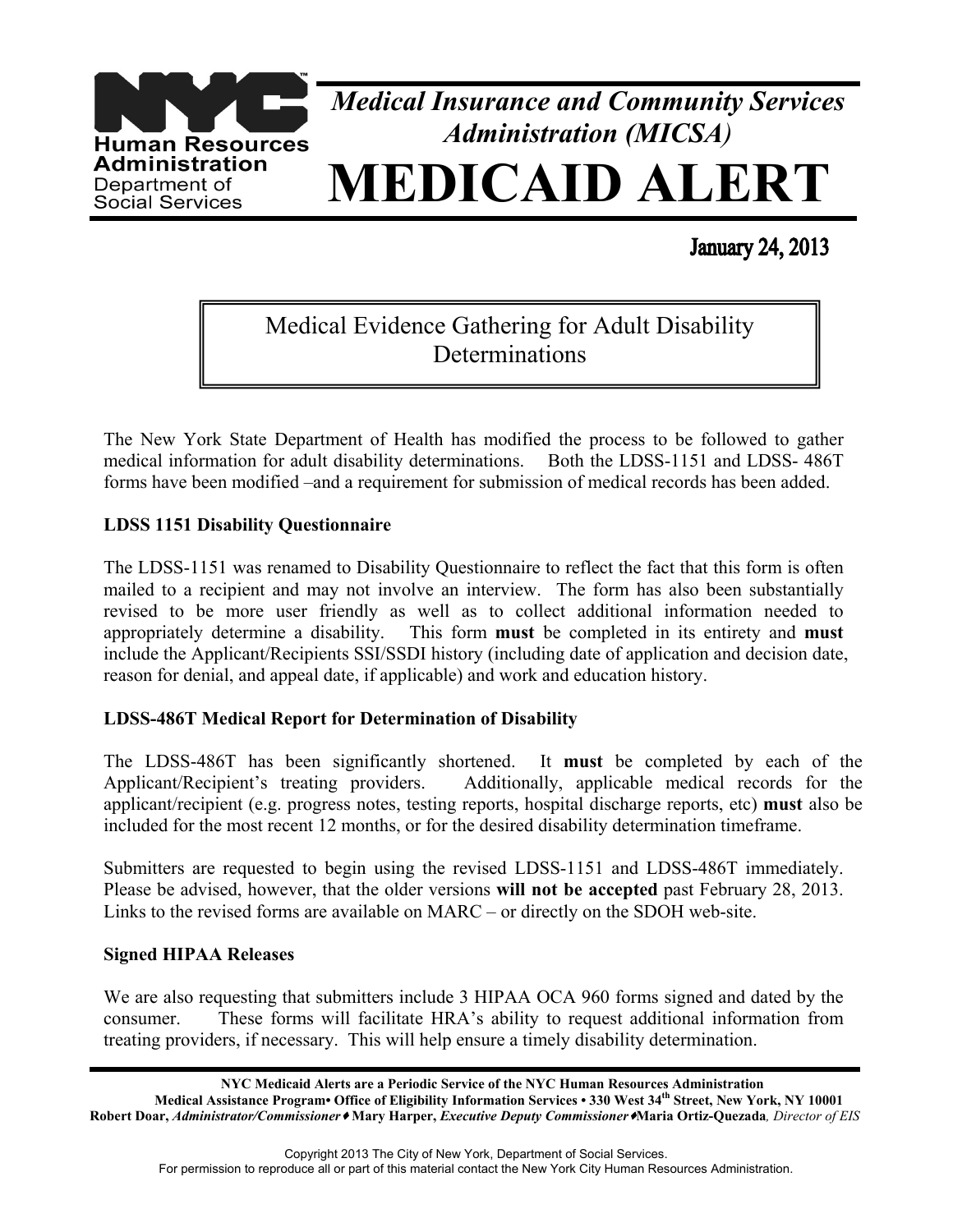## NYC MEDICAID ALERT Page 2

### **EDITs submitters**

EDITS submitters **must** submit the LDSS-486T, medical records, and signed HIPAA releases as a single file, using the correct document type for the LDSS-486T. The correct document type is:

• LDSS 486T, Medical Report for Determination of Disability Doc Category: 13 Doc Type: 5481

Submitters are reminded that the correct document type for the LDSS 1151, Disability Questionnaire is:

• LDSS 1151 Disability Questionnaire Doc Category: 13 Doc Type: 5480

It is critical that submitters use the correct Doc Types for these forms. HRA has developed an automated interface from EDITS to our Disability Services Program. This interface is based on Doc Type. If disability documents are submitted without the proper Document Types their submission for review could be significantly delayed or an adverse decision rendered.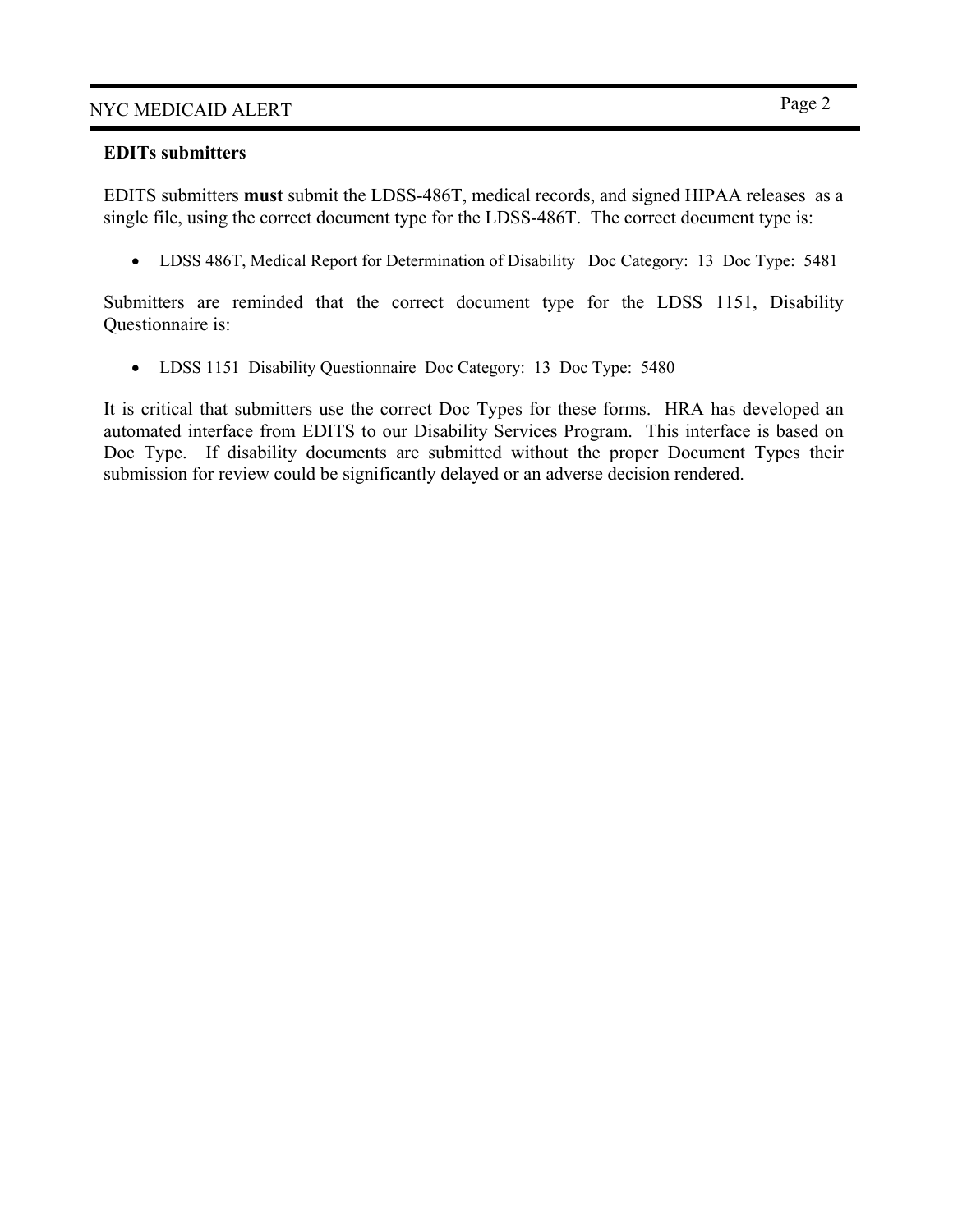AGENCY/ADDRESS:

# **DISABILITY QUESTIONNAIRE**

|  | <b>NEW YORK STATE</b> |
|--|-----------------------|
|  |                       |

#### **NEPARTMENT OF HEALTH**

| TO BE COMPLETED BY LOCAL AGENCY:                                                                                                                                                                                                                                                                                        |  |  |  |
|-------------------------------------------------------------------------------------------------------------------------------------------------------------------------------------------------------------------------------------------------------------------------------------------------------------------------|--|--|--|
|                                                                                                                                                                                                                                                                                                                         |  |  |  |
| Client Identification Number: _____________________                                                                                                                                                                                                                                                                     |  |  |  |
| Medicaid application date: ____________________                                                                                                                                                                                                                                                                         |  |  |  |
| Ineligible without disability review? $\Box$ Yes $\Box$ No                                                                                                                                                                                                                                                              |  |  |  |
| Family Health Plus eligible? $\Box$ Yes $\Box$ No                                                                                                                                                                                                                                                                       |  |  |  |
| Medicaid Waiver? □ Yes □ No                                                                                                                                                                                                                                                                                             |  |  |  |
|                                                                                                                                                                                                                                                                                                                         |  |  |  |
| Have you ever applied to the Social Security Administration (SSA) for disability benefits? □ Yes □ No                                                                                                                                                                                                                   |  |  |  |
| SSA decision date: (month/year)                                                                                                                                                                                                                                                                                         |  |  |  |
|                                                                                                                                                                                                                                                                                                                         |  |  |  |
| If denied for benefits, what was the reason (medical or non-medical)?                                                                                                                                                                                                                                                   |  |  |  |
| If "Yes", when? (month/year) _______________                                                                                                                                                                                                                                                                            |  |  |  |
| <b>PART I - INFORMATION ABOUT YOUR MEDICAL CONDITIONS</b><br>A. Please list all of your medical conditions (diagnoses):<br>How do your medical conditions affect your ability to function? (Please include any limitations in your ability to<br>B.<br>perform activities of daily living and work-related activities.) |  |  |  |
|                                                                                                                                                                                                                                                                                                                         |  |  |  |
|                                                                                                                                                                                                                                                                                                                         |  |  |  |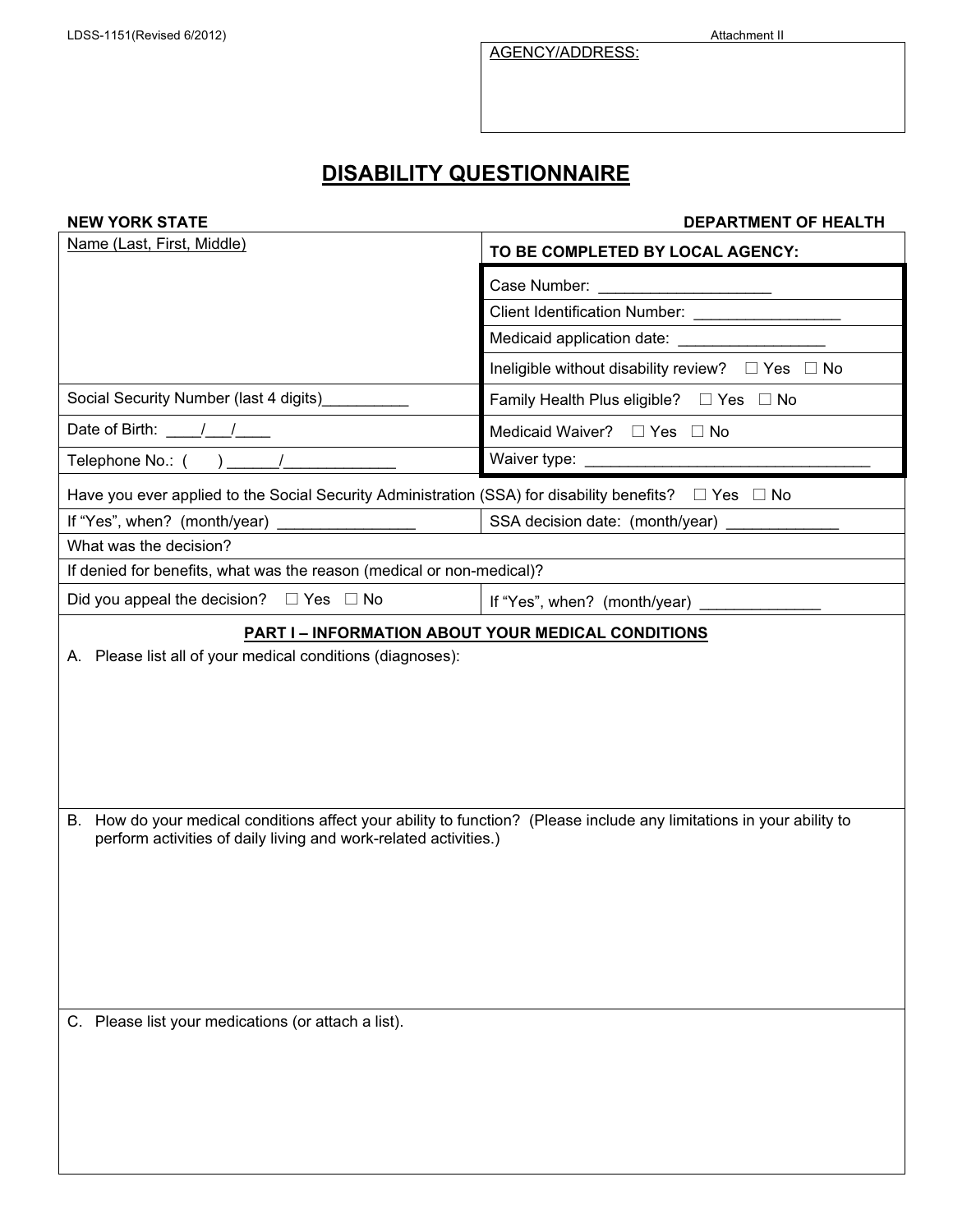## **PART II – INFORMATION ABOUT YOUR MEDICAL RECORDS**

| In order to make a disability determination, current medical evidence is needed to evaluate your physical<br>and/or mental impairments. If you have not seen a medical provider for your impairment(s) within the past 12<br>months, a consultative exam may be arranged for you by the local agency. |                                                         |           |                                                                                                                                                                                                                                          |  |  |
|-------------------------------------------------------------------------------------------------------------------------------------------------------------------------------------------------------------------------------------------------------------------------------------------------------|---------------------------------------------------------|-----------|------------------------------------------------------------------------------------------------------------------------------------------------------------------------------------------------------------------------------------------|--|--|
| A. Do you have a primary care provider? $\Box$ Yes $\Box$ No                                                                                                                                                                                                                                          | (If "Yes", please provide name, address, phone number.) |           |                                                                                                                                                                                                                                          |  |  |
| Date of last visit (month/year): _                                                                                                                                                                                                                                                                    |                                                         |           |                                                                                                                                                                                                                                          |  |  |
| B. Have you seen any other medical provider(s) within the past 12 months? $\square$ Yes $\square$ No<br>(If "Yes", please complete the section below.)                                                                                                                                                |                                                         |           | Please list the name, address, and phone number of all medical providers you have seen for the past 12<br>months (for example, physicians, nurse practitioners/physician assistants, mental health counselors,                           |  |  |
| physical/occupational/speech therapists, audiologists, etc.). (Continuation sheets are available.)<br><b>NAME</b>                                                                                                                                                                                     |                                                         |           |                                                                                                                                                                                                                                          |  |  |
|                                                                                                                                                                                                                                                                                                       | <b>ADDRESS</b>                                          | PHONE NO. | <b>REASON FOR SEEING:</b>                                                                                                                                                                                                                |  |  |
|                                                                                                                                                                                                                                                                                                       |                                                         |           |                                                                                                                                                                                                                                          |  |  |
|                                                                                                                                                                                                                                                                                                       |                                                         |           |                                                                                                                                                                                                                                          |  |  |
|                                                                                                                                                                                                                                                                                                       |                                                         |           |                                                                                                                                                                                                                                          |  |  |
| (If "Yes", please complete the section below.)                                                                                                                                                                                                                                                        |                                                         |           | C. Have you received medical care in a hospital or other health care facility within the past 12 months? $\Box$ Yes $\Box$ No<br>Please list the name and address of all hospitals and other medical facilities at which you have sought |  |  |
| treatment in the past 12 months. (Continuation sheets are available.)<br>Hospital/Facility                                                                                                                                                                                                            | Address                                                 |           | Reason:                                                                                                                                                                                                                                  |  |  |
|                                                                                                                                                                                                                                                                                                       |                                                         |           |                                                                                                                                                                                                                                          |  |  |
|                                                                                                                                                                                                                                                                                                       |                                                         |           |                                                                                                                                                                                                                                          |  |  |
|                                                                                                                                                                                                                                                                                                       |                                                         |           |                                                                                                                                                                                                                                          |  |  |
|                                                                                                                                                                                                                                                                                                       |                                                         |           |                                                                                                                                                                                                                                          |  |  |
| D. Have you received services from any agencies to<br>$\Box$ Yes (If "Yes", please complete the section below.)<br>assist you with your impairment(s) within the past 12<br>$\Box$ No<br>months?                                                                                                      |                                                         |           |                                                                                                                                                                                                                                          |  |  |
| housing agencies, case management agencies, etc.).                                                                                                                                                                                                                                                    |                                                         |           | Please list the name and address of any other agencies that you have seen for assistance with your medical<br>conditions in the past 12 months (for example, vocational rehabilitation agencies, supported employment or                 |  |  |
| Name                                                                                                                                                                                                                                                                                                  | <b>Address</b>                                          |           | Reason:                                                                                                                                                                                                                                  |  |  |
|                                                                                                                                                                                                                                                                                                       |                                                         |           |                                                                                                                                                                                                                                          |  |  |
|                                                                                                                                                                                                                                                                                                       |                                                         |           |                                                                                                                                                                                                                                          |  |  |
|                                                                                                                                                                                                                                                                                                       |                                                         |           |                                                                                                                                                                                                                                          |  |  |
|                                                                                                                                                                                                                                                                                                       |                                                         |           |                                                                                                                                                                                                                                          |  |  |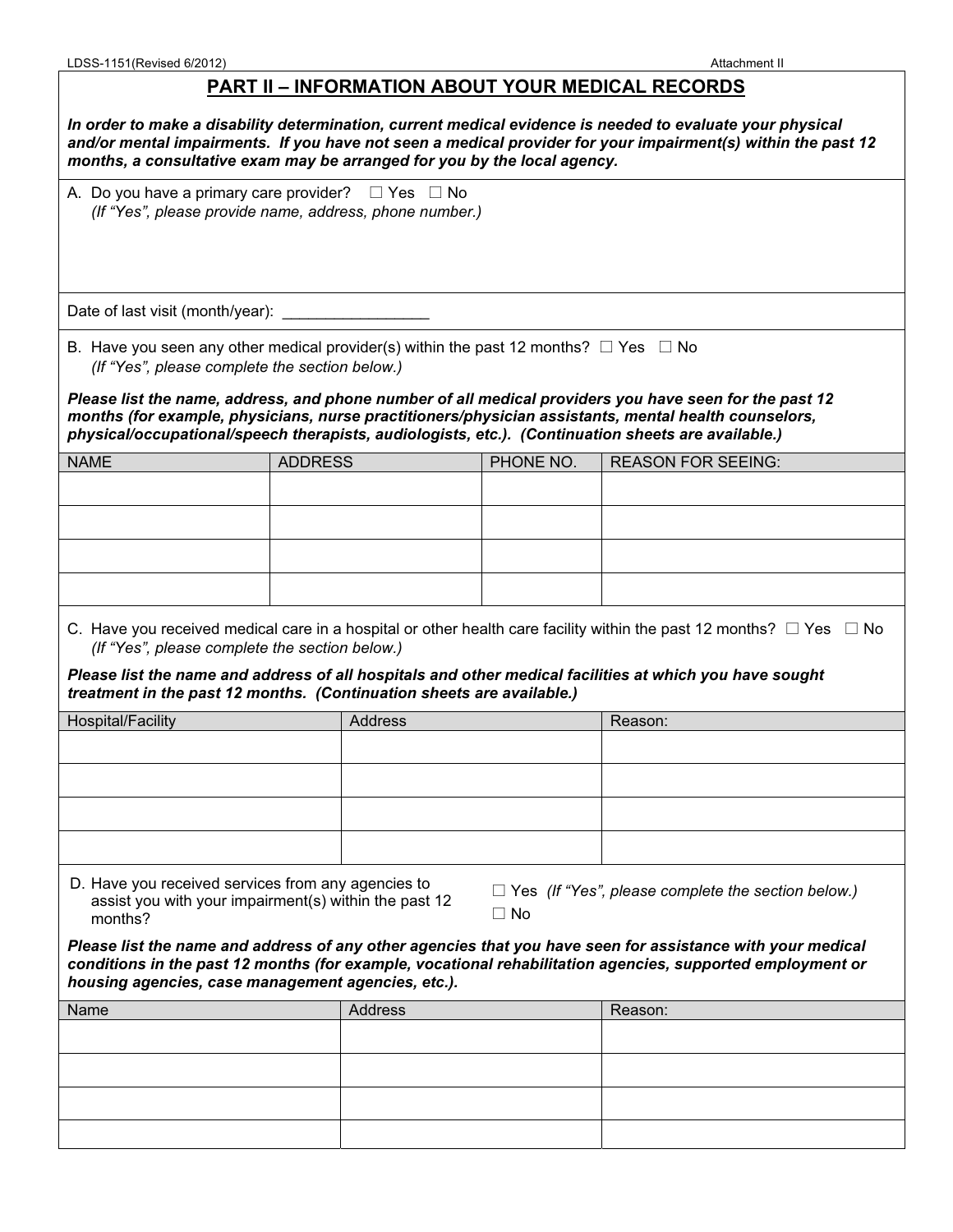## **PART III – INFORMATION ABOUT YOUR EDUCATION, LITERACY AND ABILITY TO COMMUNICATE IN ENGLISH (***Complete ONLY if you are an adult, age 18 or over.)*

*If a disability determination cannot be made based on your medical conditions alone, the factors of education, literacy, ability to communicate in English, and work history will be used to determine disability.* 

|    | A. What is the highest grade level of schooling that you have completed?                                                                                |
|----|---------------------------------------------------------------------------------------------------------------------------------------------------------|
|    | B. Were (are) you involved in Special Education classes in school?<br>$\Box$ Yes $\Box$ No                                                              |
|    | C. Did (do) you receive any special help or accommodations in school?<br>$\Box$ Yes $\Box$ No<br>(If "Yes", please describe.)                           |
|    | D. Have you received any vocational training or additional education within the past 12 months?<br>$\Box$ Yes $\Box$ No<br>(If "Yes", please describe.) |
| Е. | Can you read a simple message in English (such as simple instructions, or a list of items)? $\Box$ Yes $\Box$ No                                        |
| F. | Can you write a simple message in English? $\Box$ Yes $\Box$ No                                                                                         |
|    | G. If English is not your primary language, please answer the next 3 questions:                                                                         |
|    | 1. Can you understand a simple message spoken in English?                                                                                               |
|    | Can you speak a simple message in English?<br>2.                                                                                                        |
|    | Was assistance or an interpreter necessary to complete this application?<br>3.<br>(If "Yes", please describe.)                                          |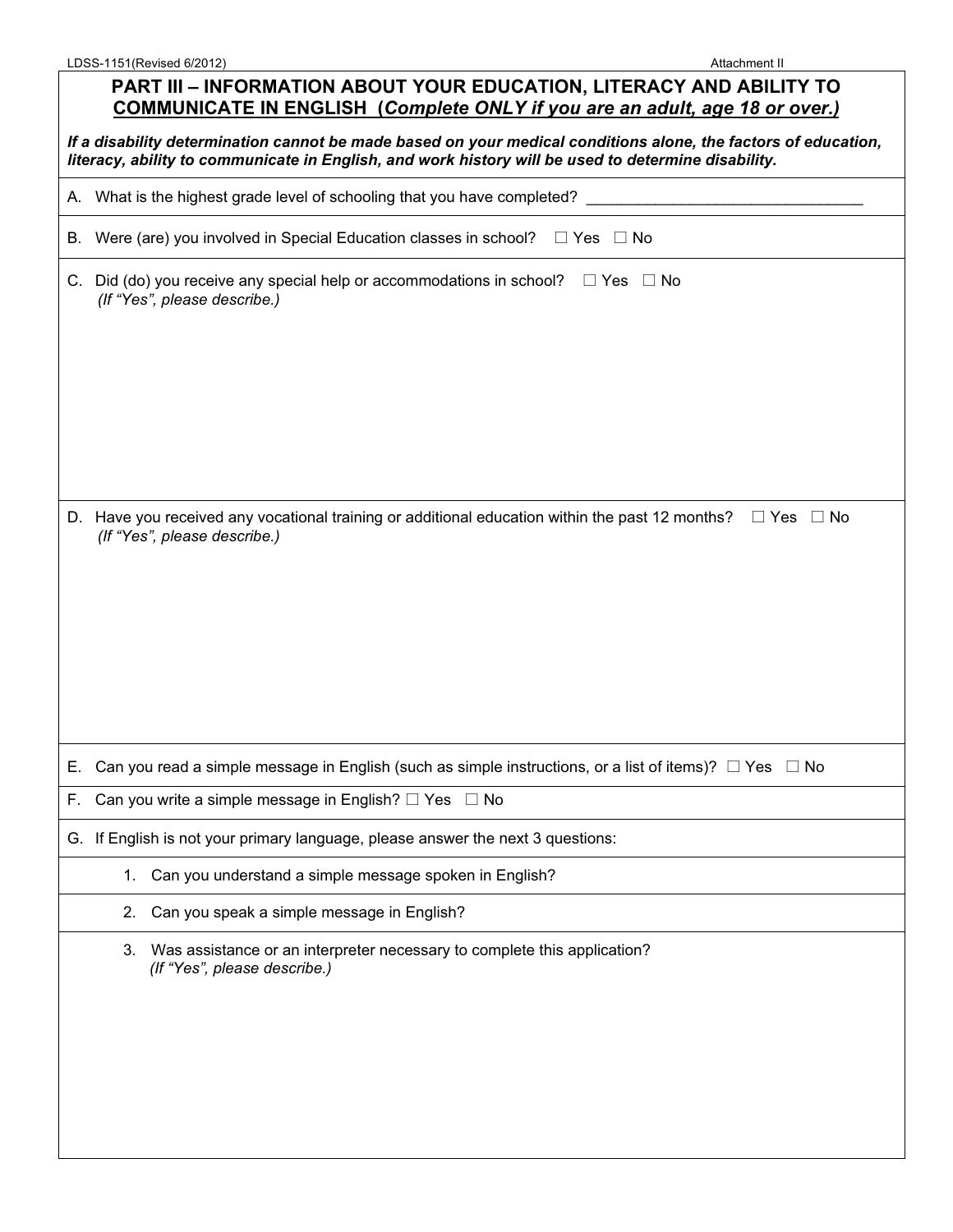## **PART IV – INFORMATION ABOUT WORK YOU DID IN THE PAST 15 YEARS**

| In as much detail as possible, please list jobs (up to 5) that you performed in the past 15 years, starting with<br>your most recent job. Be sure to complete all portions to the best of your ability. |                                                     |                 |                            |  |
|---------------------------------------------------------------------------------------------------------------------------------------------------------------------------------------------------------|-----------------------------------------------------|-----------------|----------------------------|--|
| <b>Dates of Employment:</b>                                                                                                                                                                             | <b>Job Title:</b>                                   |                 | <b>Type of Business:</b>   |  |
|                                                                                                                                                                                                         |                                                     |                 |                            |  |
| To:                                                                                                                                                                                                     |                                                     |                 |                            |  |
|                                                                                                                                                                                                         | Number of hours/week: Number                        |                 | Rate of Pay: __________    |  |
| Describe your basic duties:                                                                                                                                                                             |                                                     |                 |                            |  |
|                                                                                                                                                                                                         |                                                     |                 |                            |  |
|                                                                                                                                                                                                         |                                                     |                 |                            |  |
|                                                                                                                                                                                                         |                                                     |                 |                            |  |
|                                                                                                                                                                                                         | During a typical day, how many hours did you: Stand | Walk___________ |                            |  |
| How much did you frequently lift? ___________ pounds                                                                                                                                                    |                                                     |                 |                            |  |
| Reason for leaving:                                                                                                                                                                                     |                                                     |                 |                            |  |
|                                                                                                                                                                                                         |                                                     |                 |                            |  |
| <b>Dates of Employment:</b>                                                                                                                                                                             | <b>Job Title:</b>                                   |                 | <b>Type of Business:</b>   |  |
|                                                                                                                                                                                                         |                                                     |                 |                            |  |
| From: ________________                                                                                                                                                                                  |                                                     |                 |                            |  |
| To:                                                                                                                                                                                                     | Number of hours/week: Number of hours               |                 | Rate of Pay:               |  |
| Describe your basic duties:                                                                                                                                                                             |                                                     |                 |                            |  |
|                                                                                                                                                                                                         |                                                     |                 |                            |  |
|                                                                                                                                                                                                         |                                                     |                 |                            |  |
|                                                                                                                                                                                                         |                                                     |                 |                            |  |
|                                                                                                                                                                                                         | During a typical day, how many hours did you: Stand | Walk            | Sit                        |  |
| How much did you frequently lift? __________ pounds                                                                                                                                                     |                                                     |                 |                            |  |
| Reason for leaving:                                                                                                                                                                                     |                                                     |                 |                            |  |
|                                                                                                                                                                                                         |                                                     |                 |                            |  |
| <b>Dates of Employment:</b>                                                                                                                                                                             | <b>Job Title:</b>                                   |                 | <b>Type of Business:</b>   |  |
| From: __________________                                                                                                                                                                                |                                                     |                 |                            |  |
| To:                                                                                                                                                                                                     |                                                     |                 |                            |  |
|                                                                                                                                                                                                         | Number of hours/week:                               |                 | Rate of Pay: National Pays |  |
| Describe your basic duties:                                                                                                                                                                             |                                                     |                 |                            |  |
|                                                                                                                                                                                                         |                                                     |                 |                            |  |
|                                                                                                                                                                                                         |                                                     |                 |                            |  |
|                                                                                                                                                                                                         |                                                     |                 |                            |  |
| During a typical day, how many hours did you: Stand                                                                                                                                                     |                                                     | Walk            | Sit                        |  |
| How much did you frequently lift? __________ pounds                                                                                                                                                     |                                                     |                 |                            |  |
| Reason for leaving:                                                                                                                                                                                     |                                                     |                 |                            |  |
|                                                                                                                                                                                                         |                                                     |                 |                            |  |
|                                                                                                                                                                                                         |                                                     |                 |                            |  |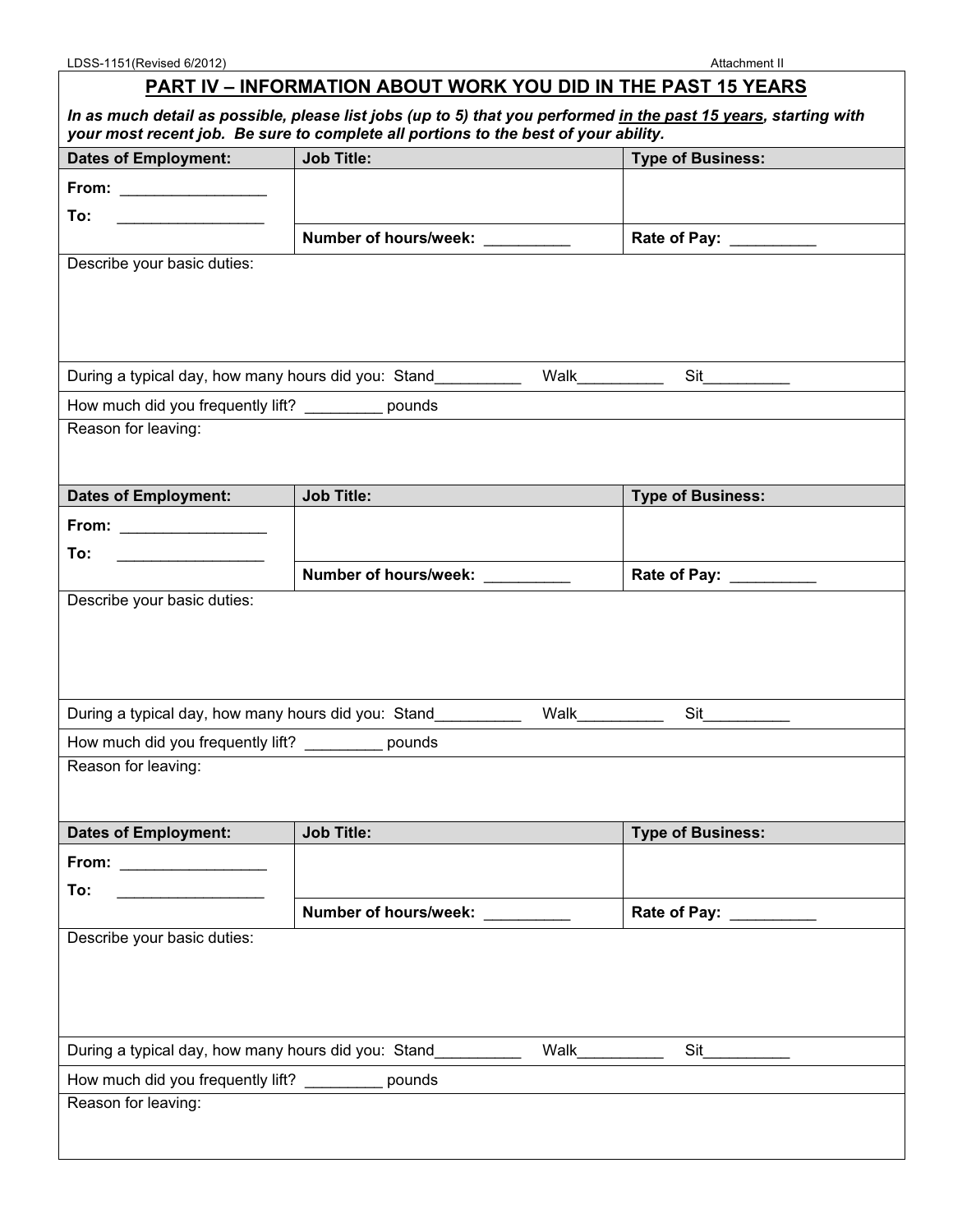| LDSS-1151(Revised 6/2012)                                                  |                                 | Attachment II            |
|----------------------------------------------------------------------------|---------------------------------|--------------------------|
| <b>Dates of Employment:</b>                                                | <b>Job Title:</b>               | <b>Type of Business:</b> |
|                                                                            |                                 |                          |
| To:<br><u> 1986 - Johann Barnett, fransk konge</u>                         |                                 |                          |
|                                                                            | Number of hours/week: _________ | Rate of Pay: _________   |
| Describe your basic duties:                                                |                                 |                          |
|                                                                            |                                 |                          |
|                                                                            |                                 |                          |
|                                                                            |                                 |                          |
| During a typical day, how many hours did you: Stand                        | Walk____                        | Sit                      |
|                                                                            |                                 |                          |
| How much did you frequently lift? __________ pounds<br>Reason for leaving: |                                 |                          |
|                                                                            |                                 |                          |
|                                                                            |                                 |                          |
| <b>Dates of Employment:</b>                                                | <b>Job Title:</b>               | <b>Type of Business:</b> |
| From: _________________                                                    |                                 |                          |
| To:                                                                        |                                 |                          |
|                                                                            | Number of hours/week: Number    | Rate of Pay: _________   |
| Describe your basic duties:                                                |                                 |                          |
|                                                                            |                                 |                          |
|                                                                            |                                 |                          |
|                                                                            |                                 |                          |
|                                                                            |                                 |                          |
| During a typical day, how many hours did you: Stand                        | Walk                            | Sit                      |
| How much did you frequently lift?                                          | pounds                          |                          |
| Reason for leaving:                                                        |                                 |                          |
|                                                                            |                                 |                          |
|                                                                            |                                 |                          |
|                                                                            | <b>PART V - AGENCY COMMENTS</b> |                          |
|                                                                            |                                 |                          |
|                                                                            |                                 |                          |
|                                                                            |                                 |                          |
|                                                                            |                                 |                          |
|                                                                            |                                 |                          |
|                                                                            |                                 |                          |
|                                                                            |                                 |                          |
|                                                                            |                                 |                          |
|                                                                            |                                 |                          |
|                                                                            |                                 |                          |
|                                                                            |                                 |                          |
|                                                                            |                                 |                          |
| Name of Agency Worker reviewing this form:                                 | Date:                           |                          |
|                                                                            |                                 |                          |
|                                                                            |                                 |                          |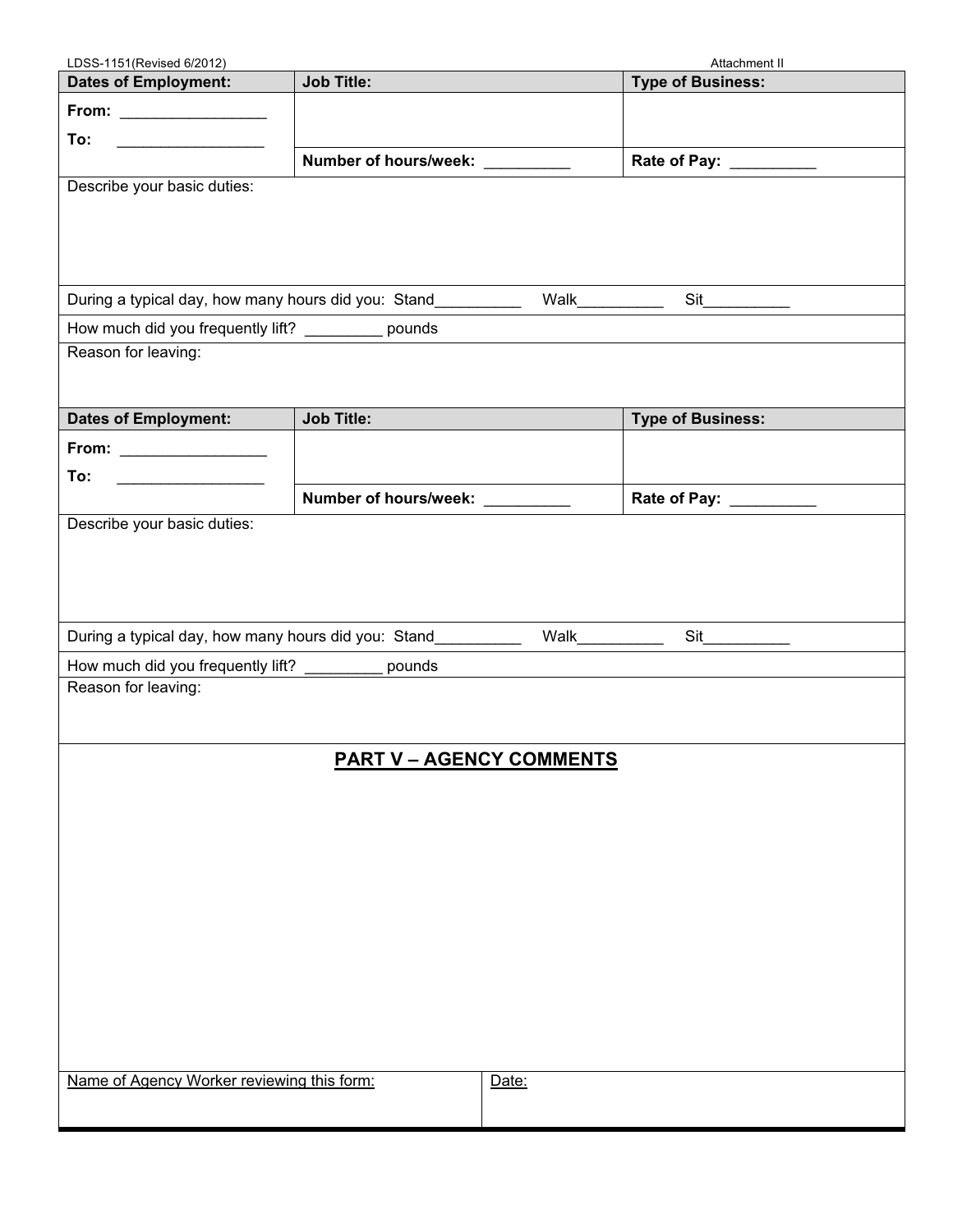## **MEDICAL REPORT FOR DETERMINATION OF DISABILITY**

| <b>NEW YORK STATE</b>                                                                                                                                                                                                                                                                                                                                                                                                                                                 |                                                                                                                          |                                                              |                                                                              |                 |                                                   |          |                                                            |          |                                                                        | DEPARTMENT OF HEALTH                                 |
|-----------------------------------------------------------------------------------------------------------------------------------------------------------------------------------------------------------------------------------------------------------------------------------------------------------------------------------------------------------------------------------------------------------------------------------------------------------------------|--------------------------------------------------------------------------------------------------------------------------|--------------------------------------------------------------|------------------------------------------------------------------------------|-----------------|---------------------------------------------------|----------|------------------------------------------------------------|----------|------------------------------------------------------------------------|------------------------------------------------------|
| <b>SECTION I – IDENTIFICATION (To Be Completed by Submitting Agency)</b>                                                                                                                                                                                                                                                                                                                                                                                              |                                                                                                                          |                                                              |                                                                              |                 |                                                   |          |                                                            |          |                                                                        |                                                      |
| <b>AGENCY'S NAME AND ADDRESS:</b>                                                                                                                                                                                                                                                                                                                                                                                                                                     |                                                                                                                          | PATIENT'S NAME (Last, First, Middle):<br><b>CASE NUMBER:</b> |                                                                              |                 |                                                   |          |                                                            |          |                                                                        |                                                      |
|                                                                                                                                                                                                                                                                                                                                                                                                                                                                       |                                                                                                                          |                                                              | PATIENT'S ADDRESS (Street, City, State & Zip Code):                          |                 | <b>SOCIAL SECURITY NUMBER:</b>                    |          |                                                            |          |                                                                        |                                                      |
|                                                                                                                                                                                                                                                                                                                                                                                                                                                                       |                                                                                                                          |                                                              |                                                                              |                 |                                                   |          | SEX:<br><b>DATE OF BIRTH:</b><br>$\Box$ MALE $\Box$ FEMALE |          |                                                                        |                                                      |
|                                                                                                                                                                                                                                                                                                                                                                                                                                                                       |                                                                                                                          |                                                              | <b>SECTION II - MEDICAL REPORT - NOTICE TO PHYSICIAN</b>                     |                 |                                                   |          |                                                            |          |                                                                        |                                                      |
| This individual has made an application (reapplication) for Disability Medicaid. Your cooperation in completing this form to show the individual's current<br>condition, focusing on both remaining capabilities and limitations, is requested. Your promptness will ensure an early decision on the individual's application.<br>Please return the completed form to the agency in Section I above, along with a copy of all medical records for the past 12 months. |                                                                                                                          |                                                              |                                                                              |                 |                                                   |          |                                                            |          |                                                                        |                                                      |
| Diagnosis(es):                                                                                                                                                                                                                                                                                                                                                                                                                                                        |                                                                                                                          |                                                              |                                                                              |                 |                                                   |          |                                                            |          | Date of last exam:                                                     |                                                      |
|                                                                                                                                                                                                                                                                                                                                                                                                                                                                       |                                                                                                                          |                                                              |                                                                              |                 |                                                   |          |                                                            |          |                                                                        | Height: _____ ft. _____ in.                          |
|                                                                                                                                                                                                                                                                                                                                                                                                                                                                       |                                                                                                                          |                                                              |                                                                              |                 |                                                   |          |                                                            |          | Weight: _____                                                          | lbs.                                                 |
|                                                                                                                                                                                                                                                                                                                                                                                                                                                                       | Exertional Functions. Please indicate what the individual is CAPABLE of doing:                                           |                                                              |                                                                              |                 |                                                   |          |                                                            |          |                                                                        |                                                      |
| Lifting:<br>$\Box$ < 10 lbs.<br>Max. 10 lbs.<br>Max. 20 lbs./freq. 10 lbs.<br>Max. 50 lbs./freq. 25 lbs.<br>$\Box$ > 50 lbs.                                                                                                                                                                                                                                                                                                                                          | Carrying:<br>$< 10$ lbs.<br>Max. 10 lbs.<br>Max. 20 lbs./freq. 10 lbs.<br>Max. 50 lbs./freq. 25 lbs.<br>$\Box$ > 50 lbs. |                                                              | <b>Standing:</b><br>$<$ 2 hrs./day<br>$\Box$ 2 hrs./day<br>$\Box$ 6 hrs./day | <b>Walking:</b> | $<$ 2 hrs./day<br>$\Box$ 2 hrs./day<br>6 hrs./day | Sitting: | $\Box$ < 6 hrs./day<br>$\Box$ 6 hrs./day                   | Pushing: | Using R arm<br>$\Box$ Using L arm<br><b>Using R leg</b><br>Using L leg | Pulling:<br>$\Box$ Using R arm<br>$\Box$ Using L arm |
|                                                                                                                                                                                                                                                                                                                                                                                                                                                                       | Non-Exertional Functions. Please check if LIMITATIONS exist in any of the areas below:                                   |                                                              |                                                                              |                 |                                                   |          |                                                            |          |                                                                        |                                                      |
| Sensory: No Limitations<br><b>Postural:</b> $\Box$ No Limitations<br><b>Manipulative:</b> $\Box$ No Limitations<br>R Upper Extremity<br>Stooping/Bending<br>$\Box$ Seeing<br>Crouching/Squatting<br>$\Box$ L Upper Extremity<br>$\Box$ Hearing<br>$\Box$ Climbing<br>$\Box$ Speaking                                                                                                                                                                                  |                                                                                                                          |                                                              |                                                                              |                 |                                                   |          |                                                            |          |                                                                        |                                                      |
| $\Box$ No Limitations<br>$\Box$ No Limitations<br><b>Environmental:</b><br>Mental:<br>Tolerating dust, fumes, extremes of temperature<br>$\Box$ Understanding, carrying out, remembering instructions<br>Making simple work-related decisions<br>Tolerating exposure to heights or machinery<br>Operating a motor vehicle<br>Responding appropriately to supervision, co-workers, work situations<br>□ Dealing with changes in a routine work setting                 |                                                                                                                          |                                                              |                                                                              |                 |                                                   |          |                                                            |          |                                                                        |                                                      |
| <b>Signature of Physician:</b>                                                                                                                                                                                                                                                                                                                                                                                                                                        |                                                                                                                          | (Print Name):                                                |                                                                              |                 |                                                   |          | Date Signed:                                               |          |                                                                        |                                                      |
| <b>Specialty:</b>                                                                                                                                                                                                                                                                                                                                                                                                                                                     |                                                                                                                          | <b>Office Address:</b><br><b>Office Phone Number:</b>        |                                                                              |                 |                                                   |          |                                                            |          |                                                                        |                                                      |
|                                                                                                                                                                                                                                                                                                                                                                                                                                                                       | DI EASE DETIIDN TUIS EODM ALONG WITH A CODV OF ALL MEDICAL DECODDS EOD THE DAST 49 MONTHS                                |                                                              |                                                                              |                 |                                                   |          |                                                            |          |                                                                        |                                                      |

**PLEASE RETURN THIS FORM ALONG WITH A COPY OF ALL MEDICAL RECORDS FOR THE PAST 12 MONTHS.**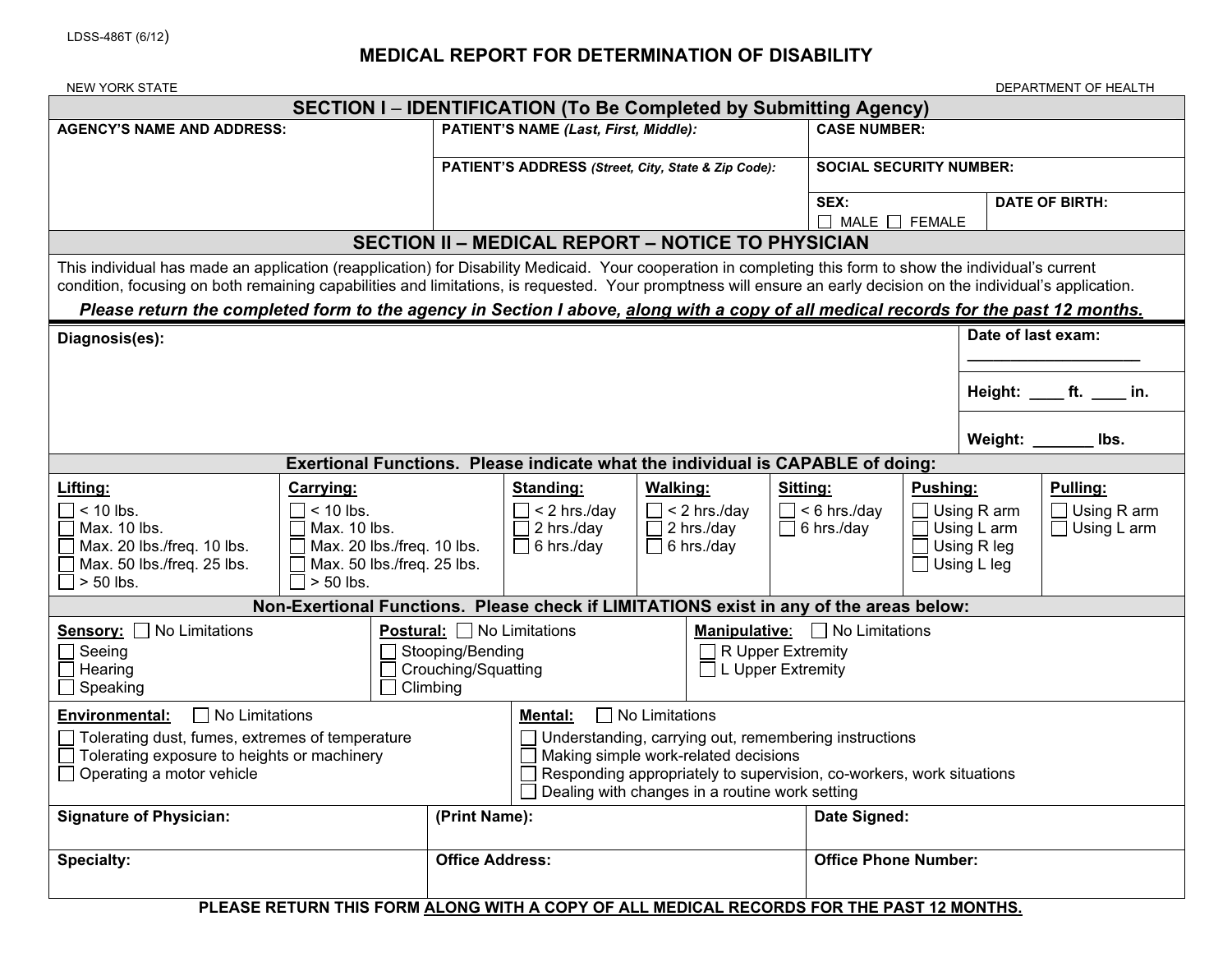

OCA Official Form No.: 960 **AUTHORIZATION FOR RELEASE OF HEALTH INFORMATION PURSUANT TO HIPAA** 

[This form has been approved by the New York State Department of Health]

| Patient Name              | Date of Birth | Social Security Number |
|---------------------------|---------------|------------------------|
| ------<br>Patient Address |               |                        |

I, or my authorized representative, request that health information regarding my care and treatment be released as set forth on this form:

In accordance with New York State Law and the Privacy Rule of the Health Insurance Portability and Accountability Act of 1996 (HIPAA), I understand that:

1. This authorization may include disclosure of information relating to ALCOHOL and DRUG ABUSE, MENTAL HEALTH TREATMENT, except psychotherapy notes, and CONFIDENTIAL HIV\* RELATED INFORMATION only if I place my initials on the appropriate line in Item 9(a). In the event the health information described below includes any of these types of information, and I initial the line on the box in Item 9(a), I specifically authorize release of such information to the person(s) indicated in Item 8.

2. If I am authorizing the release of HIV-related, alcohol or drug treatment, or mental health treatment information, the recipient is prohibited from redisclosing such information without my authorization unless permitted to do so under federal or state law. I understand that I have the right to request a list of people who may receive or use my HIV-related information without authorization. If I experience discrimination because of the release or disclosure of HIV-related information, I may contact the New York State Division of Human Rights at (212) 480-2493 or the New York City Commission of Human Rights at (212) 306-7450. These agencics are responsible for protecting my rights.

3. I have the right to revoke this authorization at any time by writing to the health care provider listed below. I understand that I may revoke this authorization except to the extent that action has already been taken based on this authorization.

4. I understand that signing this authorization is voluntary. My treatment, payment, enrollment in a health plan, or eligibility for benefits will not be conditioned upon my authorization of this disclosure.

5. Information disclosed under this authorization might be redisclosed by the recipient (except as noted above in Item 2), and this redisclosure may no longer be protected by federal or state law.

#### 6. THIS AUTHORIZATION DOES NOT AUTHORIZE YOU TO DISCUSS MY HEALTH INFORMATION OR MEDICAL CARE WITH ANYONE OTHER THAN THE ATTORNEY OR GOVERNMENTAL AGENCY SPECIFIED IN ITEM 9 (b).

| 7. Name and address of health provider or entity to release this information: |  |
|-------------------------------------------------------------------------------|--|
|-------------------------------------------------------------------------------|--|

| 8. Name and address of person(s) or category of person to whom this information will be sent:                    |                                                                                                                                          |  |  |
|------------------------------------------------------------------------------------------------------------------|------------------------------------------------------------------------------------------------------------------------------------------|--|--|
|                                                                                                                  |                                                                                                                                          |  |  |
| 9(a). Specific information to be released:                                                                       |                                                                                                                                          |  |  |
|                                                                                                                  |                                                                                                                                          |  |  |
| referrals, consults, billing records, insurance records, and records sent to you by other health care providers. | □ Entire Medical Record, including patient histories, office notes (except psychotherapy notes), test results, radiology studies, films, |  |  |
| Include: ( <i>Indicate by Initialing</i> )                                                                       |                                                                                                                                          |  |  |
|                                                                                                                  | <b>Alcohol/Drug Treatment</b>                                                                                                            |  |  |
|                                                                                                                  | <b>Mental Health Information</b>                                                                                                         |  |  |
| Authorization to Discuss Health Information                                                                      | <b>HIV-Related Information</b>                                                                                                           |  |  |
| (b) $\Box$ By initialing here $\Box$ I authorize $\Box$ Name of individual health care provider                  |                                                                                                                                          |  |  |
|                                                                                                                  |                                                                                                                                          |  |  |
| to discuss my health information with my attorney, or a governmental agency, listed here:                        |                                                                                                                                          |  |  |
|                                                                                                                  | (Attorney/Firm Name or Governmental Agency Name)                                                                                         |  |  |
| 10. Reason for release of information:                                                                           | 11. Date or event on which this authorization will expire:                                                                               |  |  |
| $\Box$ At request of individual                                                                                  |                                                                                                                                          |  |  |
| $\Box$ Other:                                                                                                    |                                                                                                                                          |  |  |
| 12. If not the patient, name of person signing form:                                                             | 13. Authority to sign on behalf of patient:                                                                                              |  |  |
|                                                                                                                  |                                                                                                                                          |  |  |
| copy of the form.                                                                                                | All items on this form have been completed and my questions about this form have been answered. In addition, I have been provided a      |  |  |
|                                                                                                                  |                                                                                                                                          |  |  |
|                                                                                                                  | $D$ atar                                                                                                                                 |  |  |

Signature of patient or representative authorized by law.

Human Immunodeficiency Virus that causes AIDS. The New York State Public Health Law protects information which reasonably could identify someone as having HIV symptoms or infection and information regarding a person's contacts.